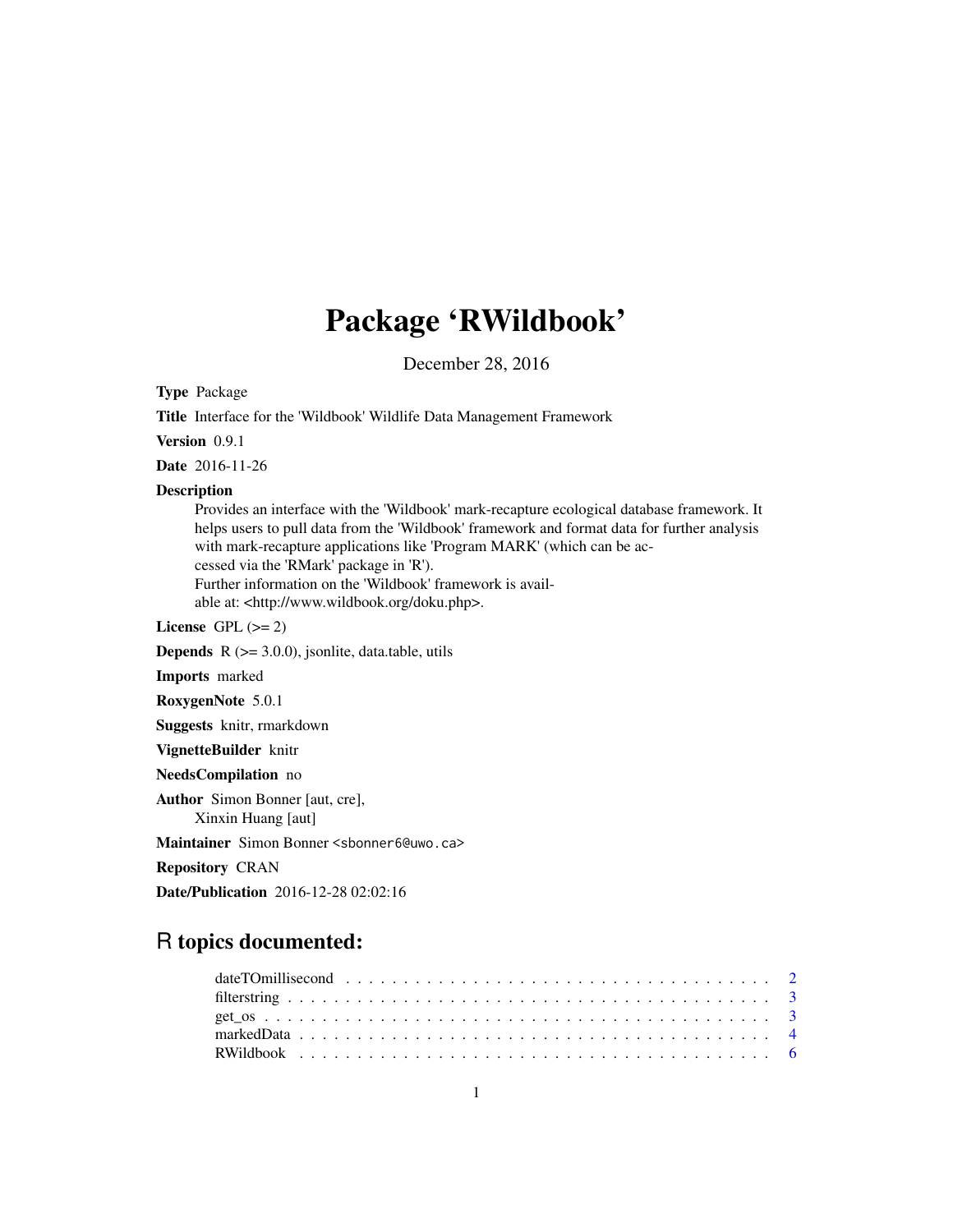## <span id="page-1-0"></span>2 dateTOmillisecond

#### **Index** [12](#page-11-0)

dateTOmillisecond *Transform a vector of date to a vector of millisecond.*

## Description

This function is to transform a period of time in date to millisecond according to the origin date and the format of date.

## Usage

```
dateTOmillisecond(date, origin = "1970-01-01", format = "%Y-%m-%d",
  interval = TRUE)
```
## Arguments

| date     | A character vector represent a period of time from date [1] to date [2].                                                                                                                                                   |
|----------|----------------------------------------------------------------------------------------------------------------------------------------------------------------------------------------------------------------------------|
| origin   | A point of time which set to be zero in millisecond.                                                                                                                                                                       |
| format   | A format for date and origin arguments.                                                                                                                                                                                    |
| interval | A logical argument which equals to TRUE by default when the function transfer<br>an period of dates to millisecond. When interval=FALSE, the function returns<br>the last minute of every elements of date to millisecons. |

## Details

A vector of size two represent a period of time. The start date of the period will be transform to the first millisecond of the date and the end of the period to the last millisecond.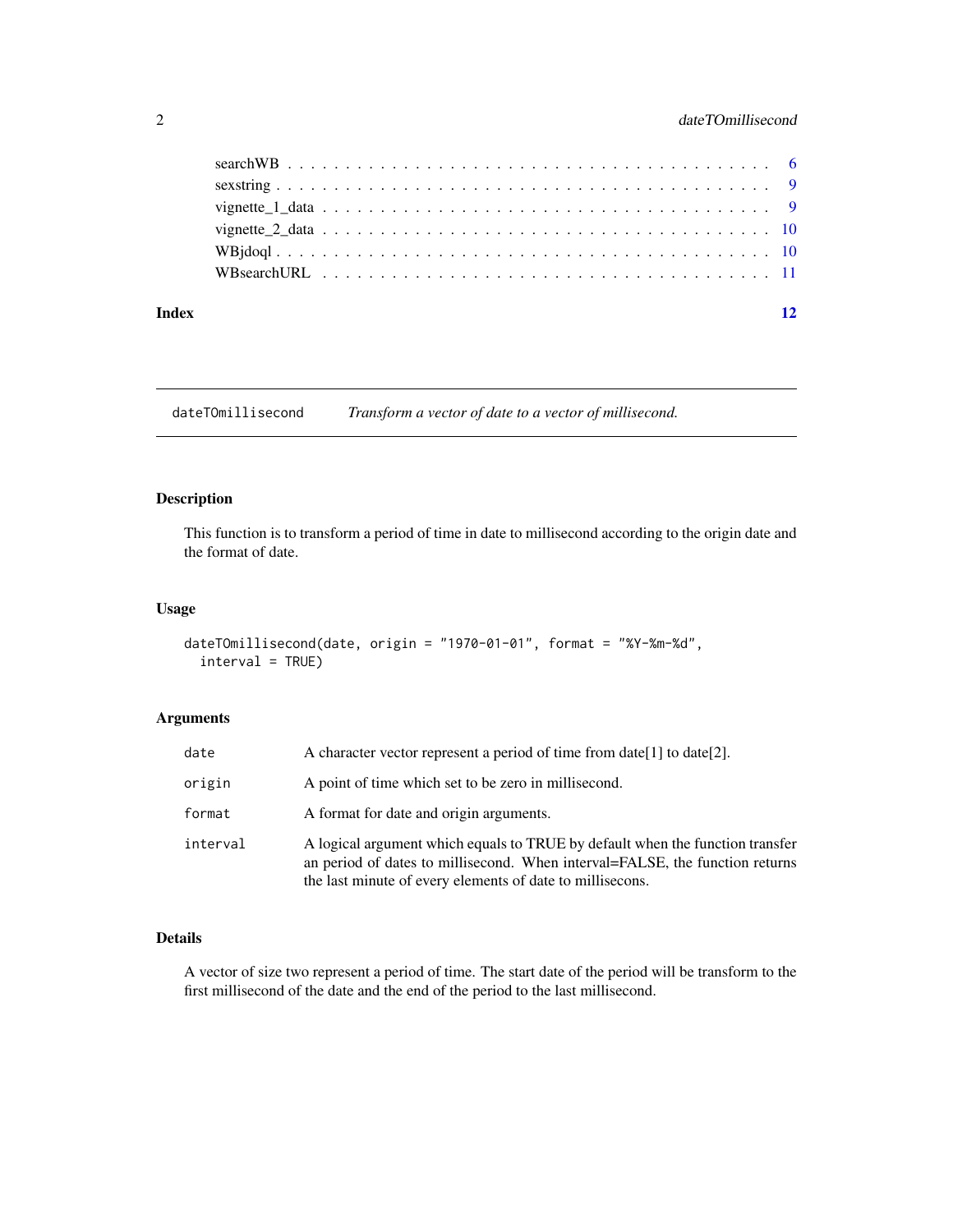<span id="page-2-0"></span>

This function is to generate the string in the JDOQL query for some given value of a filter.

## Usage

```
filterstring(filtername, filtervalues, logic = "||", bridge = "==")
```
## Arguments

| filtername   | A character which is for the responding variable name in Wildbook framework.             |
|--------------|------------------------------------------------------------------------------------------|
| filtervalues | A vector of the value for the filter.                                                    |
| logic        | A parameter which can be "&&" for the logical AND or " $\parallel$ " for the logical OR. |
| bridge       | An operator to connect the name and the default value is $"=="$ .                        |

get\_os *Identify operating system as Mac, \*nix, or Windows*

## Description

Copied from Hadley Wickham's rappdir package at his suggestion. The rappdir package currently does not export this function

## Usage

get\_os()

## Value

Operating system name (character string).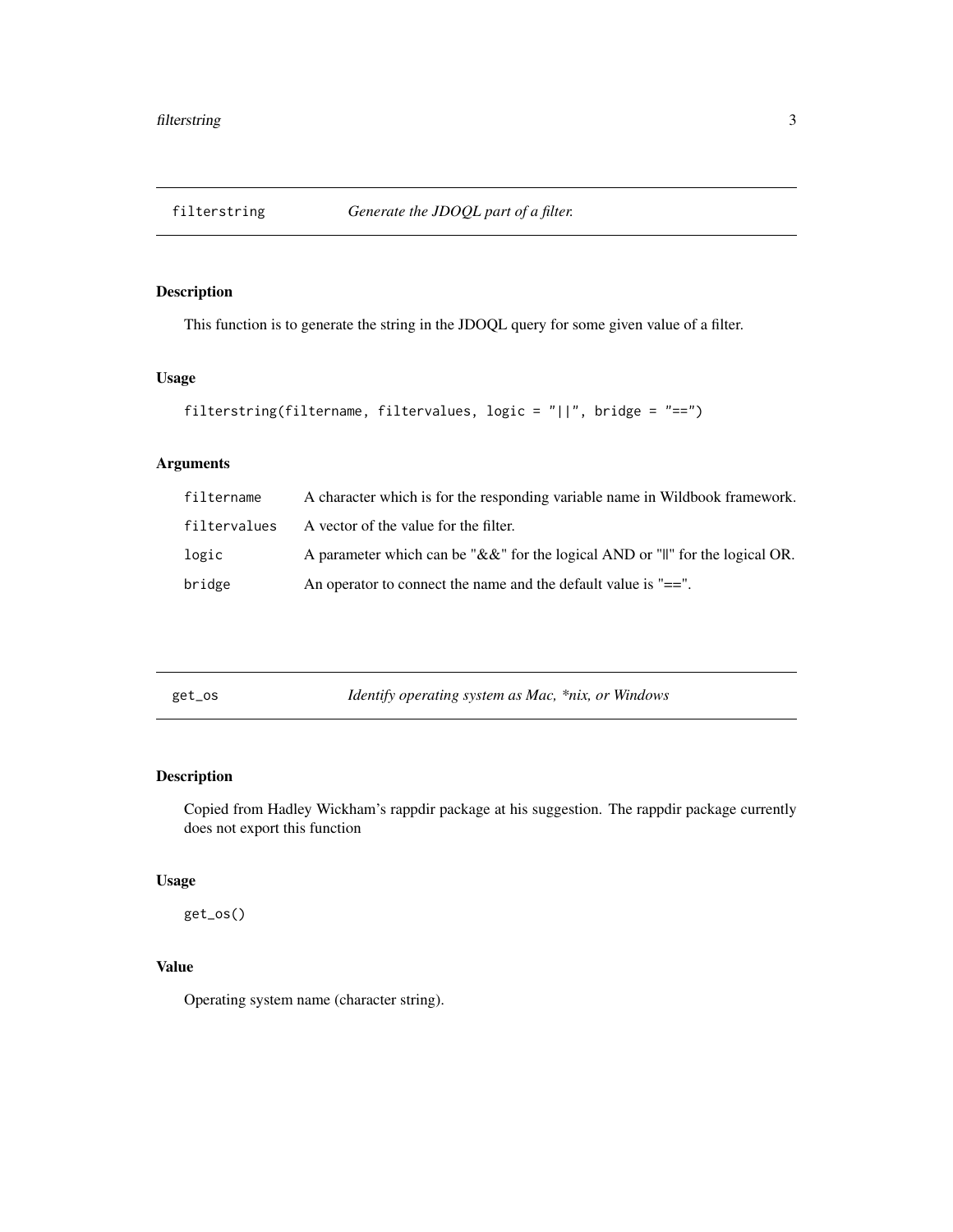Format data from searchWB function in RWildbook package for mark-recapture analysis with marked and RMark packages.

#### Usage

```
markedData(data, varname_of_capturetime = "dateInMilliseconds",
  varlist = c("individualID"), start.dates, end.dates = NULL,
 date_format = "%Y-%m-%d", origin = "1970-01-01", removeZeros = TRUE)
```
#### Arguments

| data                   | The raw data set from search WB function in RWildbook package.                                                                        |  |  |  |  |
|------------------------|---------------------------------------------------------------------------------------------------------------------------------------|--|--|--|--|
| varname_of_capturetime |                                                                                                                                       |  |  |  |  |
|                        | A character object which is the variable name for capture/encounter sighted<br>time.                                                  |  |  |  |  |
| varlist                | A character vector of the names of variables for mark-recapture analysis.                                                             |  |  |  |  |
| start.dates            | A character vector of dates which are the start dates of the capture occasions.<br>The elements should be in the form of date format. |  |  |  |  |
| end.dates              | A character vector of dates which are the end dates of the capture occasions.<br>The elements should be in the form of date format.   |  |  |  |  |
| date_format            | The format for all the arguments of date value.                                                                                       |  |  |  |  |
| origin                 | A point of time which set to be zero in millisecond.                                                                                  |  |  |  |  |
| removeZeros            | If TRUE (default) then individuals with no captures are removed from the data.                                                        |  |  |  |  |

#### Details

The markedData function format the wildbook data set that users search with the searchWB fucntion for the mark-recapture analysis with mark and RMark package. In marked package, users can process a certain form of data set with process.data function in marked package. The markedData function reutrns data set which can be the input data set of process.data.

#### Defalut NULL value for end.dates argument

The default value for end.date argument are NULL which means the capture occasion intervals are divided by the elements of start.date argument. In this case, the end date of the last capture occasion is the value of Sys.Date().

The class of output The class of the ouput of markedData is "data.table" and "data.frame". With installing the data.table package, the ouput is a data.table, otherwise it is a data.frame. That means users can process the data with data.table package. Also users can directly process the output with process.data function in marked package.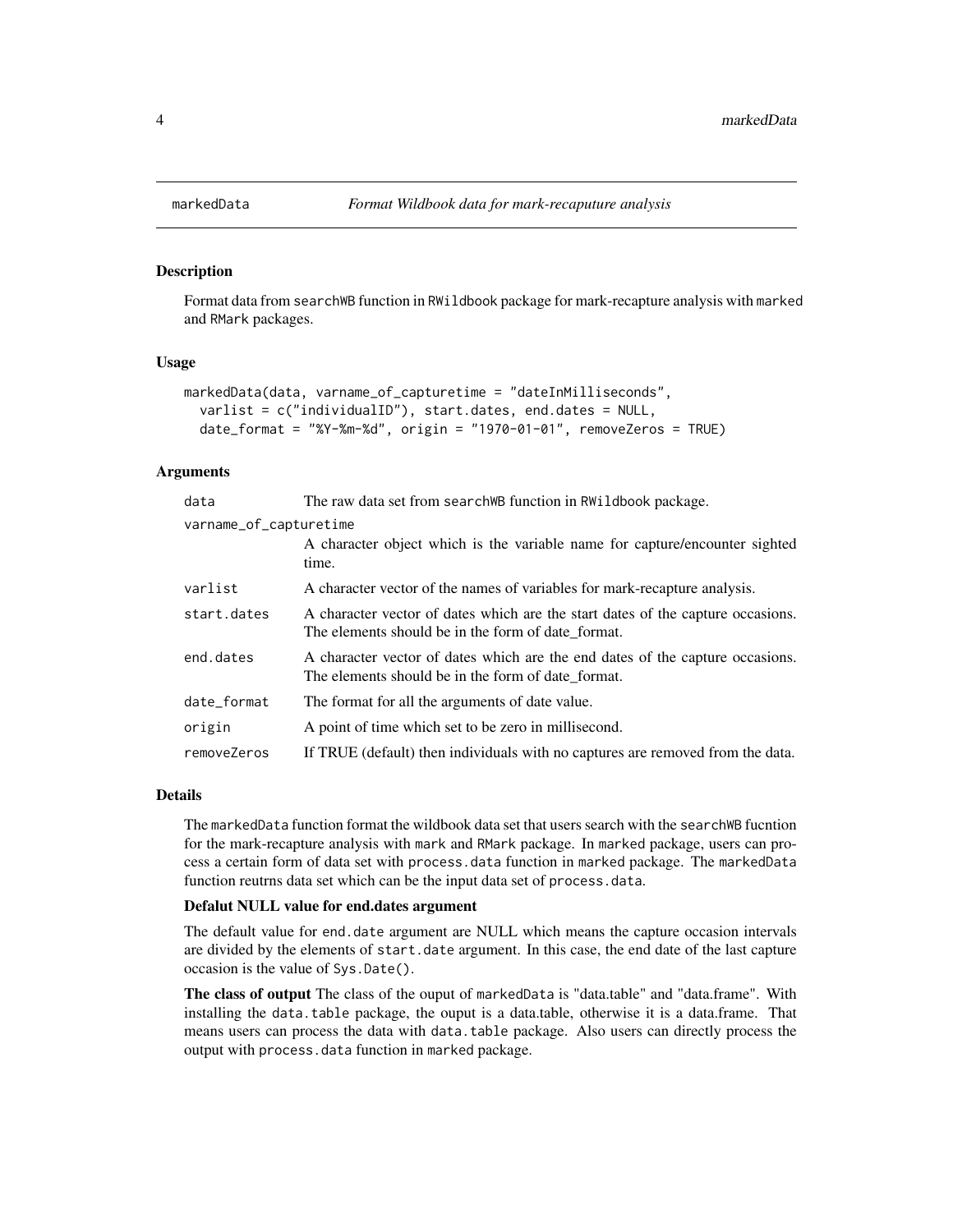#### markedData 5

#### Examples

```
## Not run:
## You will need to supply your own login information for whaleshark.org to
## run these examples.
## Load packages
library(marked)
## Extract data for individual A-001 through A-099
data1 <- searchWB(username="username",
                  password="password",
                  baseURL ="whaleshark.org",
                  object="Encounter",
                  individualID=paste0("A-0",rep(0:9,rep(10,10)),rep(0:9,10))[-1])
## Define start and end dates of capture occasions
start.dates1 <- paste0(1998:2016,"-01-01") #Define the start.date value
end.dates1 <- paste0(1998:2016,"-04-01") #Define the end.date value
## Format data for use in marked
markedData1.1 <- markedData(data = data1,
                             varname_of_capturetime = "dateInMilliseconds",
                             varlist = c("individualID"),
                             start.dates = start.dates1,
                             end.dates = NULL,
                             date_format = "%Y-%m-%d",
                             origin = "1970-01-01",
                             removeZeros = TRUE)
## Fit simple CJS model in marked
markedData1.proc=process.data(markedData1.1,model="CJS",begin.time=1)
markedData1.ddl=make.design.data(markedData1.proc)
markedData1.cjs=crm(markedData1.proc,
                    markedData1.ddl,
                   model.parameters=list(Phi=list(formula=~time),p=list(formula=~time)))
## Format data including location as a covariate
markedData1.2 <- markedData(data = data1,
                           varname_of_capturetime = "dateInMilliseconds",
                           varlist = c("individualID","locationID"),
                           start.dates = start.dates1,
                           end.dates = end.dates1,
                           date_format = "%Y-%m-%d",
                           origin = "1970-01-01")
```
## End(Not run)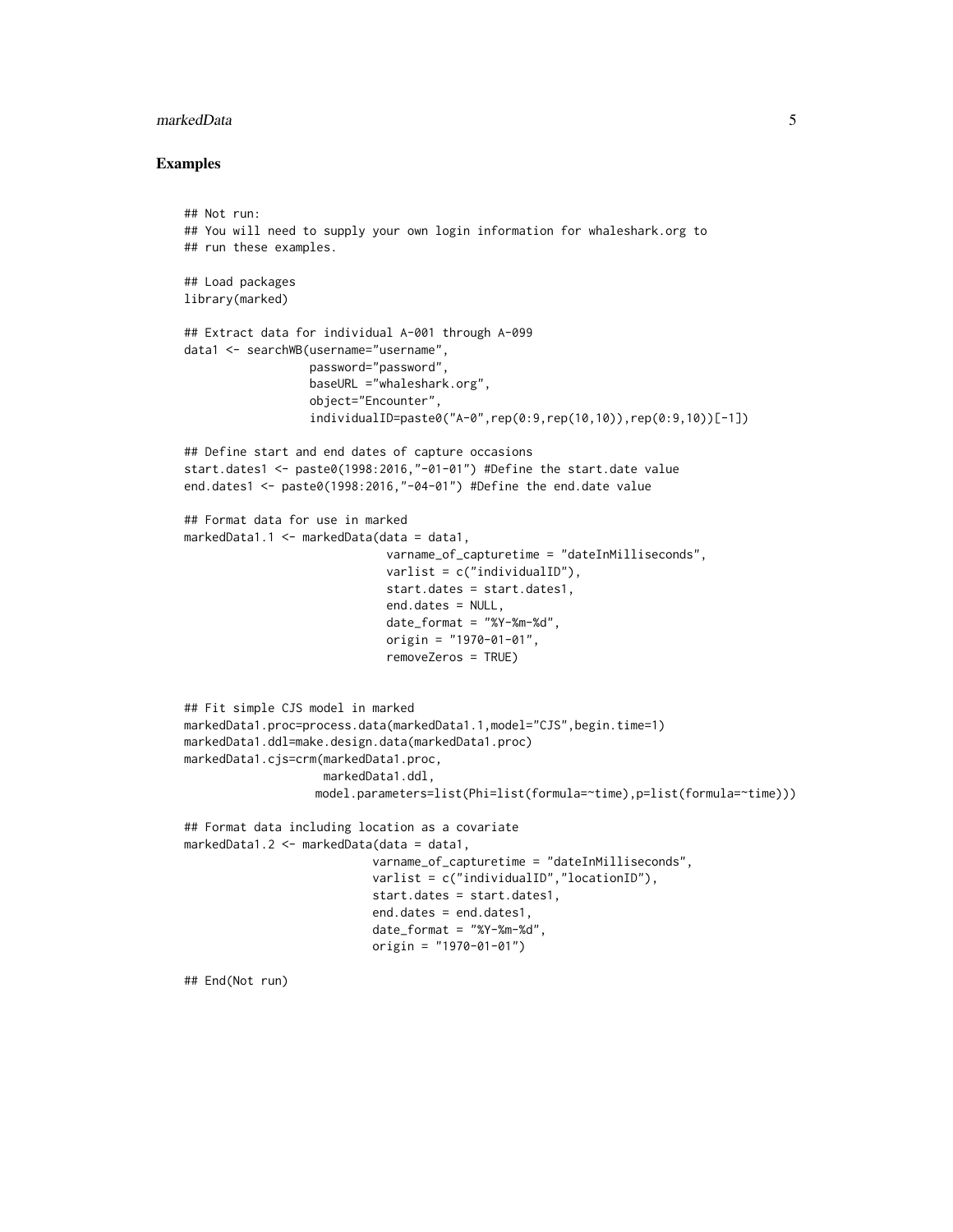<span id="page-5-0"></span>

The primary objective of this package is to provide an R interface with the Wildbook mark-recapture ecological database framework. It helps users to pull data from the Wildbook framework and format data for further analysis with mark-recapture applications like Program MARK(which can be accessed via the RMark package in R).

searchWB *Pull data from the Wildbook framework.*

## Description

This function allows users to pull data from the Wildbook framework into R.

#### Usage

```
searchWB(searchURL = NULL, username = NULL, password = NULL, baseURL,
 jdoql = NULL, object = "encounter", location = NULL,
  locationID = NULL, sighting_date = c("1964-01-01", "2016-12-31"),
  encounter_submission_date = c("2003-01-01", "2016-12-31"),
  date_format = "%Y-%m-%d", sex = c("male", "female", "unknown"),
  status = c("alive", "dead"), measurement = NULL, individualID = NULL,
  encounterID = NULL, encounter_type = NULL, Date_of_birth = NULL,
  Date_of_death = NULL, jsonfile = NULL, showJDOQL = FALSE,
  showURL = TRUE)
```
#### Arguments

| searchURL  | A character object of the URL for data searching in the Wildbook framework.                                                                                                                                               |
|------------|---------------------------------------------------------------------------------------------------------------------------------------------------------------------------------------------------------------------------|
| username   | A character object of the username in the Wildbook framework.                                                                                                                                                             |
| password   | A character object of the password in the Wildbook framework.                                                                                                                                                             |
| baseURL    | A character object of the base URL represent the Wildbook data base.                                                                                                                                                      |
| jdoql      | A character object of the JDOOL string for data searching.                                                                                                                                                                |
| object     | A character object for defining the the search type. The value can be either<br>"encounter" for the encounter search or "individual" for the individual search.<br>The default value is "encounter" for encounter search. |
| location   | A vector of character strings for searching encounters in locations containing<br>the character strings.                                                                                                                  |
| locationID | A character vector for searching encounters in locations with specified loca-<br>tionID. Note that the location ID is case sensitive.                                                                                     |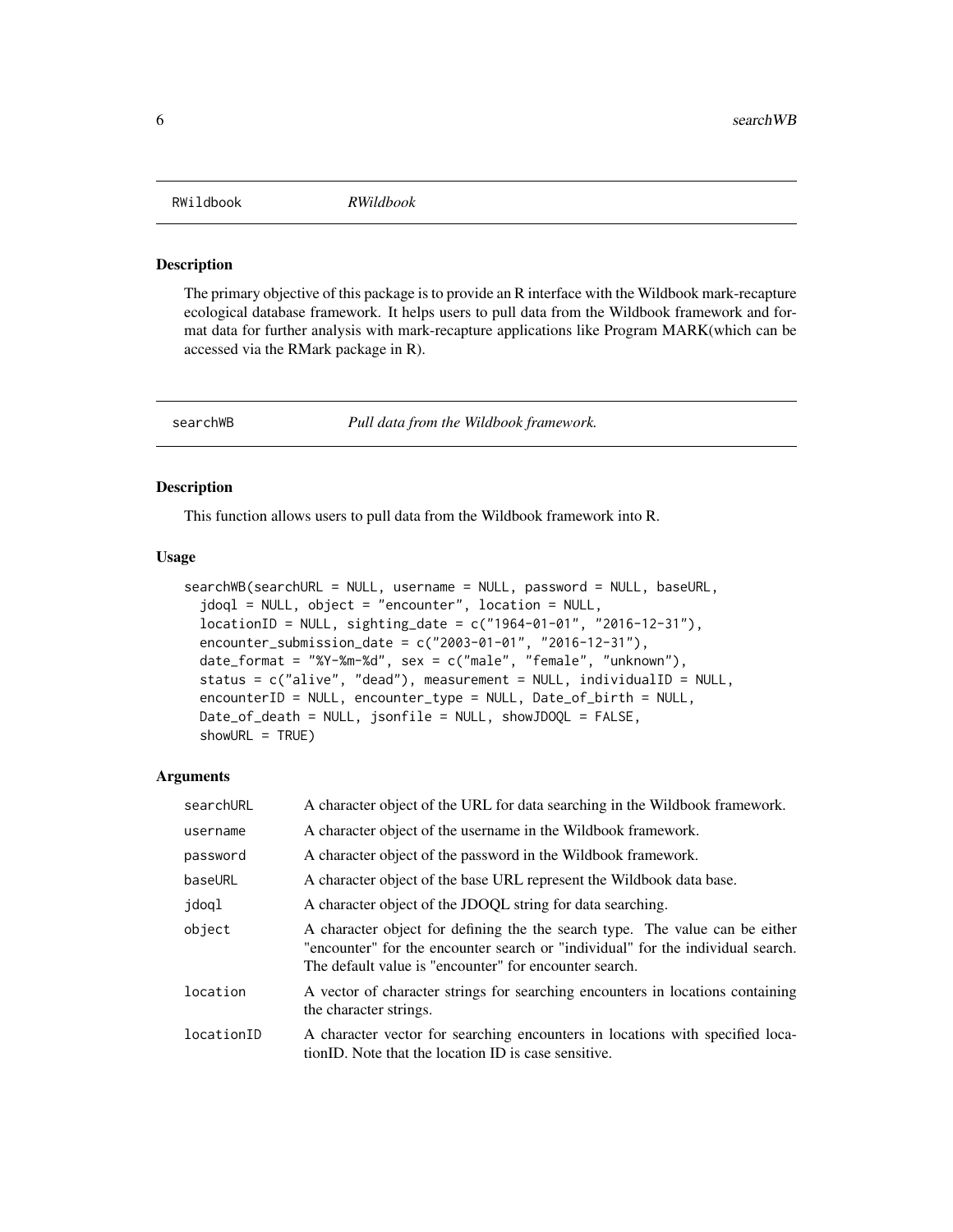| sighting_date             | A character vector for filtering encounters which are sighted during a period of<br>time. More information of the date argument can be found in the Detail section.                                                               |
|---------------------------|-----------------------------------------------------------------------------------------------------------------------------------------------------------------------------------------------------------------------------------|
| encounter_submission_date |                                                                                                                                                                                                                                   |
|                           | A character vector for filtering encounters which are submitted during a period<br>of time.                                                                                                                                       |
| date_format               | The format for all the arguments of date value.                                                                                                                                                                                   |
| sex                       | A character vector of maximum size of three representing the values for the sex<br>filter. The value can be any combination of "male", "female" and "unknown".<br>The default value is " $sex = c("male", "female", "unknown")".$ |
| status                    | A character vector of maximum size of two representing the values for the en-<br>counter status. The value can be any combination of "alive" and "dead".                                                                          |
| measurement               | A numeric object sets the minimum individual measurement when searching in<br>the Wildbook framework.                                                                                                                             |
| individualID              | A character vector of individual ID for searching data of specified individual<br>ID <sub>s</sub> . Note that the individual ID is case sensitive.                                                                                |
| encounterID               | A character vector for searching data of specific encounter ID. Note that the<br>encounter ID is case sensitive.                                                                                                                  |
| encounter_type            | A character vector of maximum size of three for searching data with specific<br>encounter type. It can be any combination of "unapproved", "approved" and<br>"unidentifiable".                                                    |
| Date_of_birth             | A character vector for searching data of individual which is born during a period<br>of time.                                                                                                                                     |
| Date_of_death             | A character vector for searching data of individual which died during a period<br>of time.                                                                                                                                        |
| jsonfile                  | character. Name of file in which JSOn formatted data from Wildbook will be<br>stored. If NULL (default) then data is stored in a temporary file generated by R.                                                                   |
| showJD0QL                 | logical. If FALSE(default) the function will not return the search JDOQL, oth-<br>erwise the function returns the search JDOQL.                                                                                                   |
| showURL                   | logical. If TRUE(default) the function returns the search URL, otherwise the<br>function will not return the search URL.                                                                                                          |

## Details

The searchWB function provides the main interface to the Wilbook framework and can be used in one of three ways. First, users may supply filters based on the variables within the database. These filters are combined in a single JDOQL statement which is then combined with the base URL, username, and password to create the URL search string for data extraction. Second, users may supply the JDOQL string, username and password, and base URL as separate arguments. Finally, users may supply the search URL directly.

We envisage that most users will supply filters to create the search URL. The other options allow users to easily repeat or modify previous searches and enable advanced users familiar with the JDOQL API and internals of the Wildbook framework to conduct more complex searches. More examples of extracting data from the Wildbook framework with thesearchWB function can be found in the rwildbook-demo-1 of the RWildbook package.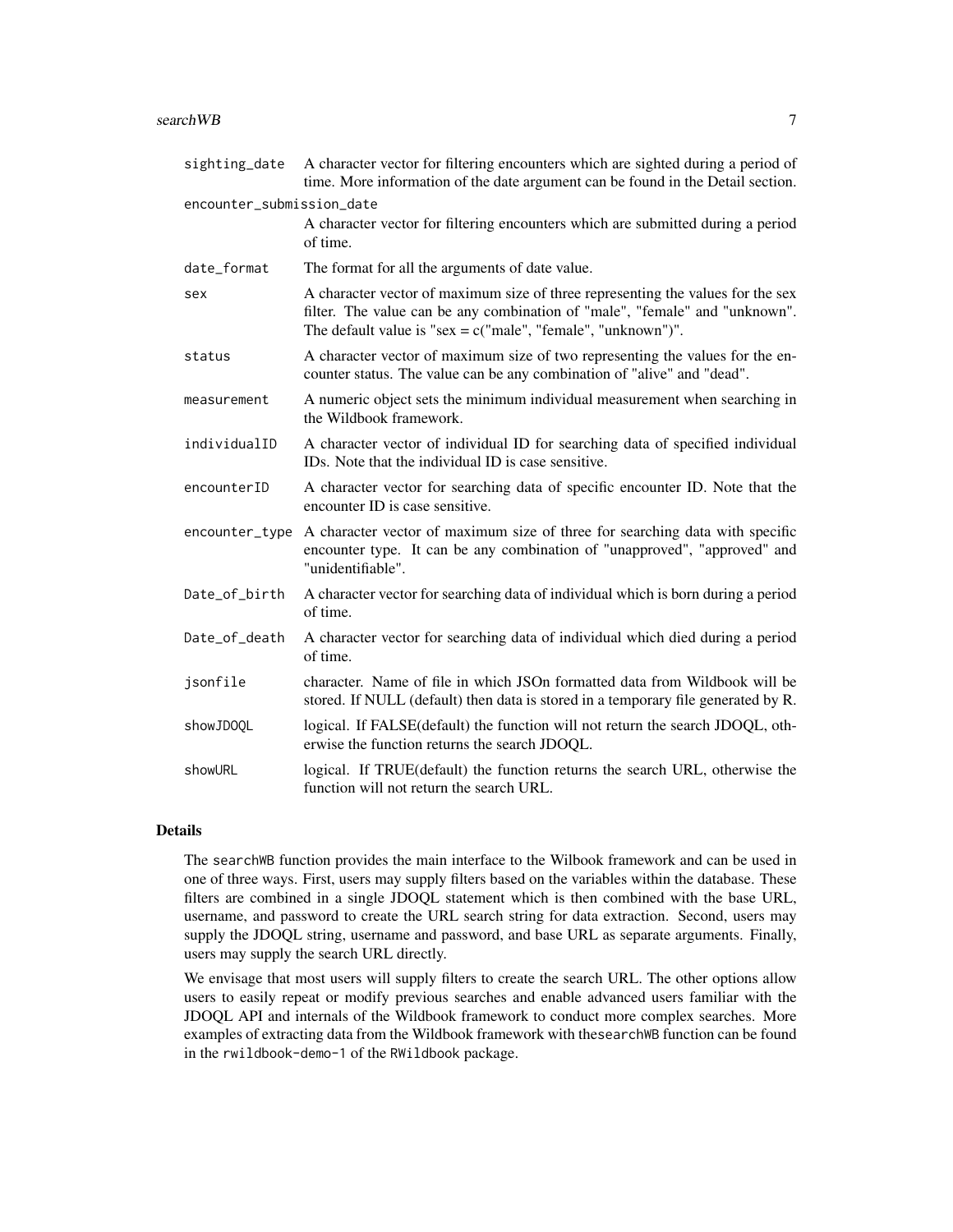#### Filtering Locations

Locations may be filtered with either location names or location ids. Multiple location names can be given to the location argument. Multiple location ids can be given to the locationID argument. In this case the search will return all objects (encounters or individuals) matching at least one of the locations.

#### Filtering Dates

The sighting\_date filter may be specified as a character vector of either one or two elements representing dates. If one date is provided then results will be filtered from 00:00:00 to 24:00:00 on that day. If two dates are provided then results will be filtered from 00:00:00 on the first date to 24:00:00 on the second date. By default, dates must be entered using the "YYYY-MM-DD" format. Other formats may be used by specifying the value of date\_format. More details about the date format can be found in the help page of as.Date The same rule can apply to the encounter\_submission\_date, Date\_of\_birth and Date\_of\_death filters.

#### Defalut NULL value for filter arguments

The default value for some filter arguments are NULL. NULL value for a filter argument returns data not filtering that argument.

#### Examples

```
## Not run:
## The following examples conduct the same search.
## You will need to supply your own login information for whaleshark.org to
## run these examples.
## Search using filter arguments
data1 <- searchWB(username="username",
                  password="password",
                  baseURL ="whaleshark.org",
                  object="Encounter",
                  individualID=c("A-001"))
## Search using existing JDOQL string
jdoql <- "SELECT FROM org.ecocean.Encounter WHERE individualID == 'A-001'"
data2 <- searchWB(username="username",
                  password="password",
                  baseURL ="whaleshark.org",
                  jdoql=jdoql)
## Search using existing URL
WBurl <- paste0("http://username:password@whaleshark.org/rest/jdoql?",jdoql)
data3 <- searchWB(searchURL = WBurl)
## End(Not run)
```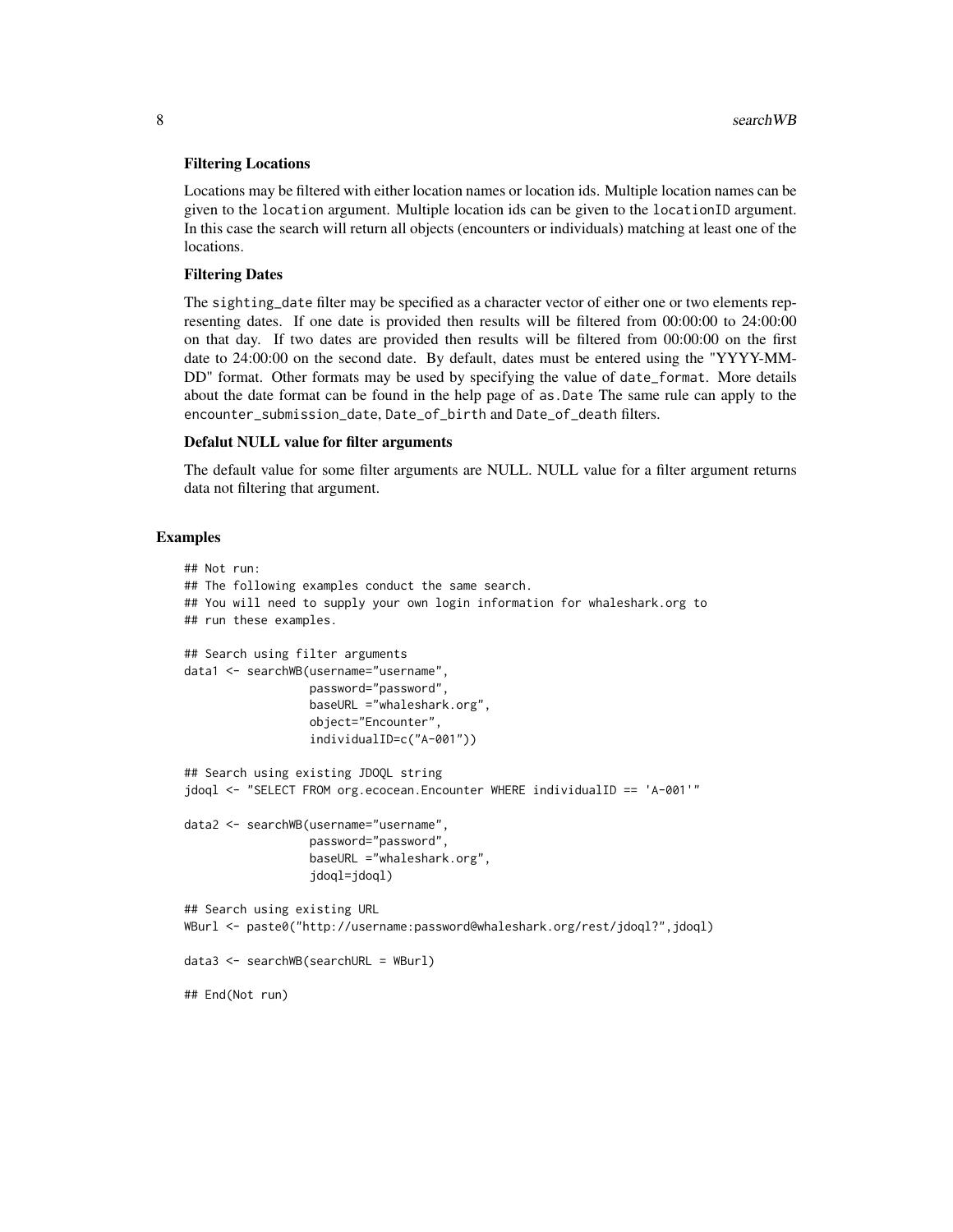<span id="page-8-0"></span>

This function is to generate the sex related portion in the JDOQL query.

## Usage

sexstring(sex)

## Arguments

sex The value for the sex filter.

vignette\_1\_data *Data for the first vignette.*

## Description

Sample data for the first vignette. Originally pulled from <http://whaleshark.org>, the data has been modified to protect the innocent.

## Usage

vignette\_1\_data

## Format

An object of class data. frame with 69 rows and 65 columns.

## Source

http://whaleshark.org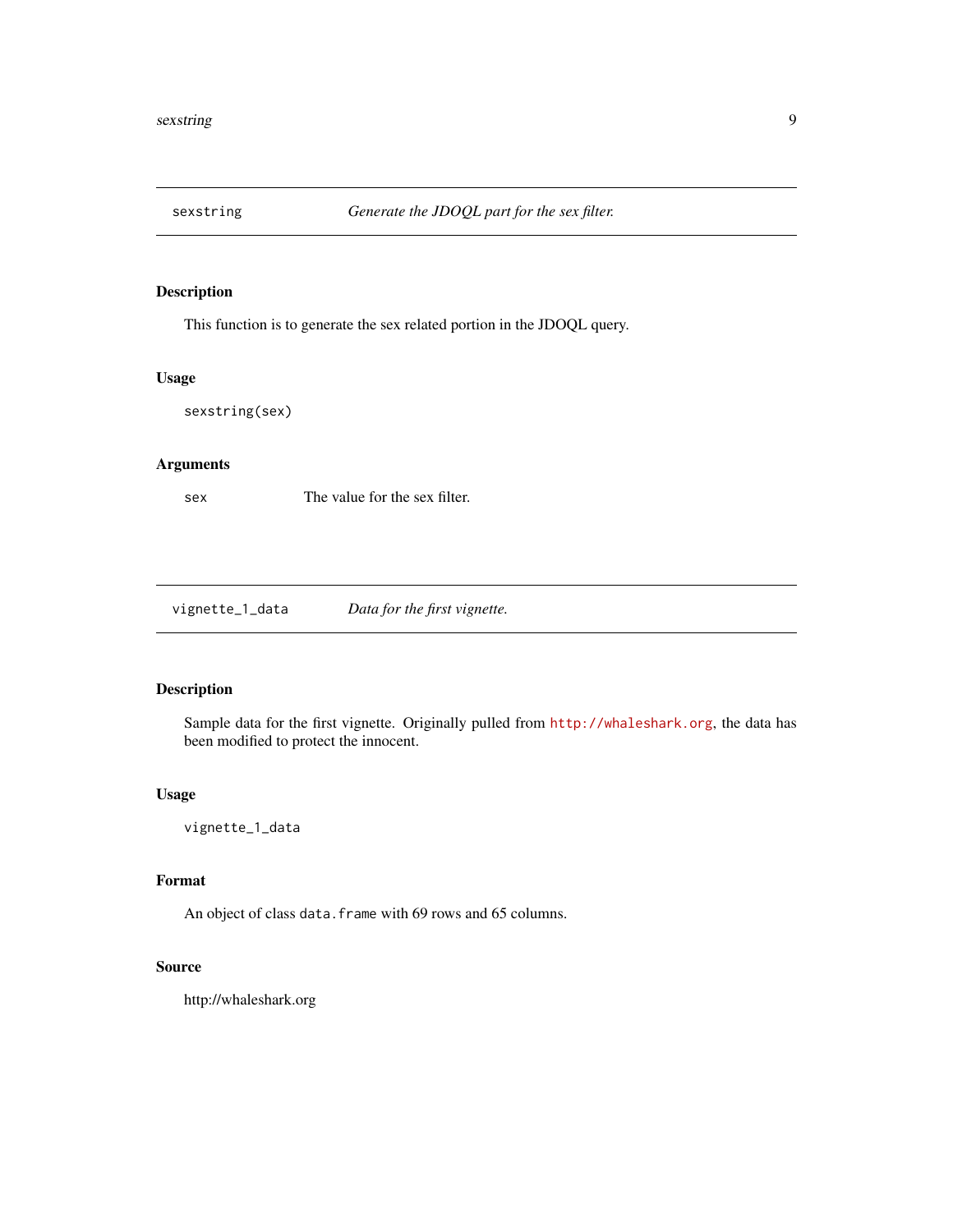<span id="page-9-0"></span>vignette\_2\_data *Data for the second vignette.*

#### Description

Sample data for the first vignette. Originally pulled from <http://whaleshark.org>, the data has been modified to protect the innocent.

#### Usage

vignette\_2\_data

#### Format

An object of class data.frame with 1016 rows and 65 columns.

#### Source

http://whaleshark.org

WBjdoql *Generate the JDOQL query for the search in the Wildbook framework.*

#### Description

This function generate the JDOQL query string according to the filters specified by users. The JDOQL query is an essential part of the search URL.

#### Usage

```
WBjdoql(object = "encounter", location = NULL, locationID = NULL,
  sighting_date = c("1964-01-01", "2016-12-31"),
  encounter_submission_dates = c("2003-01-01", "2016-12-31"),
 date_format = "%Y-%m-%d", sex = c("male", "female", "unknown"),
  status = c("alive", "dead"), measurement = NULL, individualID = NULL,
  encounterID = NULL, encounter_type = NULL, Date_of_birth = NULL,
 Date_of_death = NULL)
```
## Arguments

| object     | can be either "encounter" for the encounter search or "individual" for the indi-<br>vidual search. |
|------------|----------------------------------------------------------------------------------------------------|
| location   | A string of character contained in location names.                                                 |
| locationID | A character vector for filtering the location ID.                                                  |
|            | sighting date A character for filtering encounters which are sighted during a period of time.      |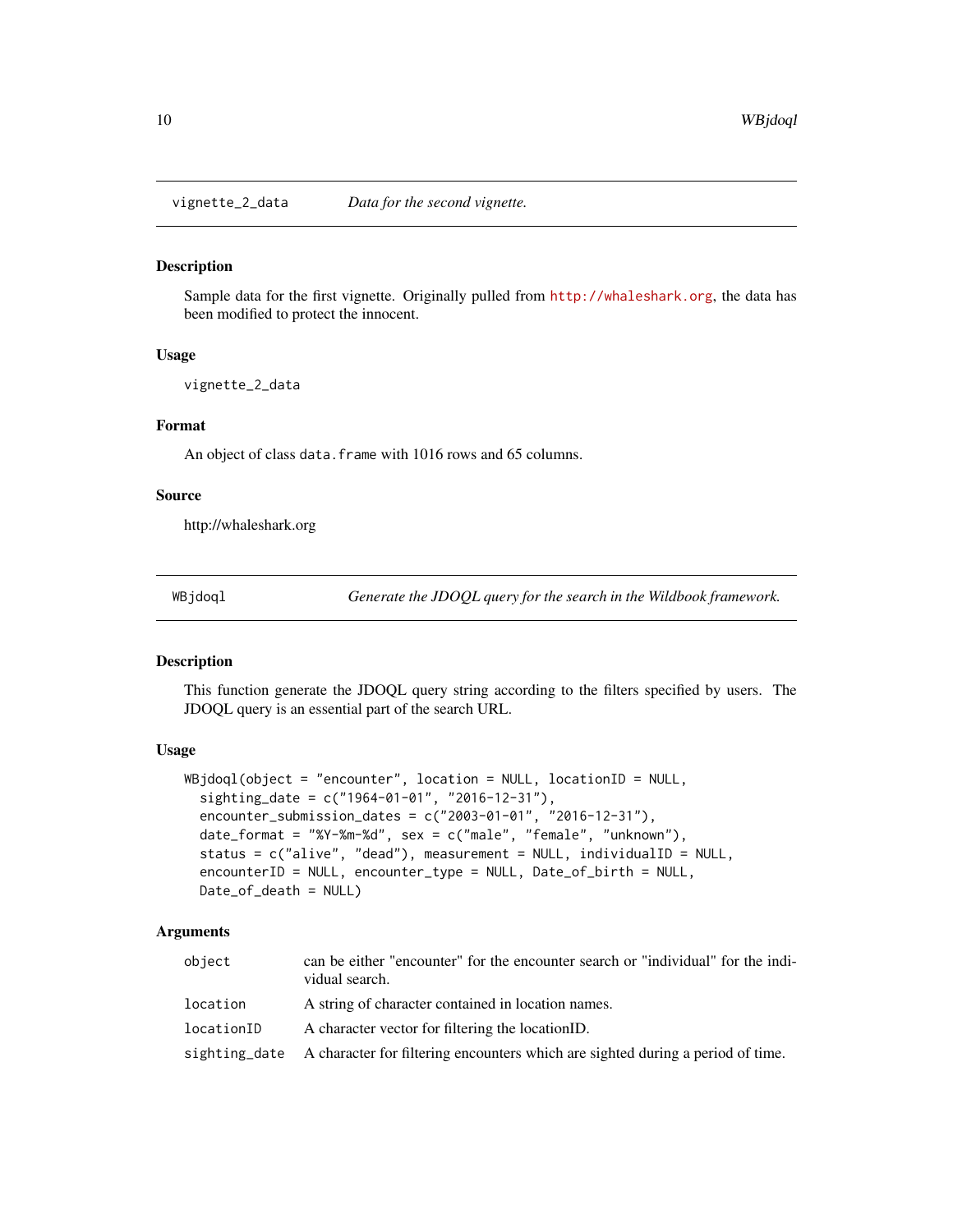<span id="page-10-0"></span>

| encounter_submission_dates |                                                                                                       |
|----------------------------|-------------------------------------------------------------------------------------------------------|
|                            | A character for filtering encounters which are submitted during a period of time.                     |
| date_format                | The format for all the arguments of date valule.                                                      |
| sex                        | A character vector of maximum size of three represents the value for the sex<br>filter.               |
| status                     | A character vector of maximum size of two represents the value for the en-<br>counter status.         |
| measurement                | A numeric object sets the minimum individual measurement when searching in<br>the Wildbook framework. |
| individualID               | A character vector for searching data of specific individual ID.                                      |
| encounterID                | A character vector for searching data of specific encounter ID.                                       |
| encounter_type             | A character vector of maximum size of three for searching data with specific<br>encounter type.       |
| Date_of_birth              | A character vector for searching data of individual which is borned during a<br>period of time.       |
| Date_of_death              | A character vector for searching data of individual which is dead during a period<br>of time.         |

WBsearchURL *Generate the search URL given the JDOQL query.*

## Description

This function helps users to generate the URL for data searching in the Wildbook framework with the account information of Wildbook, the URl of the desire wildbook and the JDOQL query.

## Usage

WBsearchURL(username, password, baseURL, jdoql)

## Arguments

| username | The username in the Wildbook framework.          |
|----------|--------------------------------------------------|
| password | The password in the Wildbook framework.          |
| baseURL  | The URL represent the desire wildbook data base. |
| jdoql    | The JDOQL string for data searching.             |